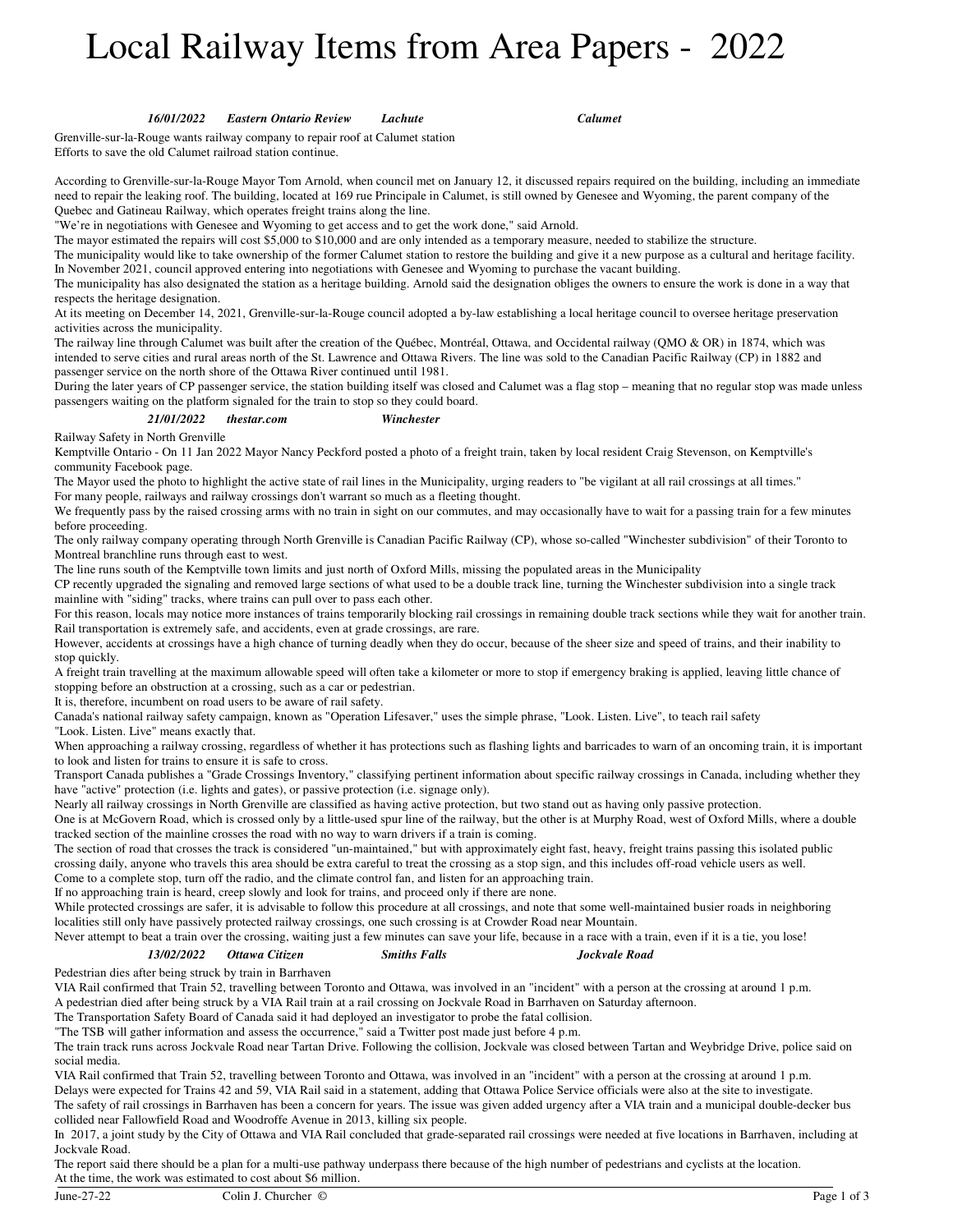Rail upgrades come at a noisy price

People living near Brockville's train station are not thrilled about a summer of noisy nights, but city councillors are welcoming coming upgrades to the Perth Street facility.

Council's planning and operations committee is recommending the full council grant Via Rail a nearly three-month exemption from the city's noise bylaw, to allow construction activities around the station and tracks to happen between 7 p.m. and 5 a.m., from May 15 to August 8.

Via plans to replace its platform, and improve the parking area and service connections to Perth Street.

The city's noise bylaw prohibits construction noise is from 7 p.m. to 7 a.m., extending it until 9 a.m. on weekends and statutory holidays, although Via does not intend to do the work on weekends.

The bylaw also limits construction noise and equipment to a maximum of 85 decibels A (dBA) when measured at the point of reception.

The Via project manager, Juan Carlos Soneira, this week told the committee's virtual meeting the company considers the Brockville station platform one of the most important ones on its Windsor-Quebec City corridor.

"This initiative is part of the forthcoming mobilization put in service of our new trains that are arriving in Canada in 2022," he added.

Among the 49 stations of the corridor, Soneira added, Brockville's is considered 18th, getting around 31,000 passengers boarding here a year.

Via wants to ensure its platform is up to date with health and safety and accessibility standards, he added.

The company has hired Ottawa-based firm R.W. Tomlinson to do the work.

Doing the work at night makes it safer for community members as there is less traffic in the area, and also allows workers to get more done, faster, because fewer trains use the tracks in the overnight hours, said Soneira.

He added Via will have noise mitigation measures in place.

City officials gave written notice of the coming work to property owners within 120 metres of the site, making it clear that "it was the intention for the Chief Planning Officer to approve the request."

City hall got written responses from five neighbours who objected to the work. Planning officials included the responses, anonymously, in a report to the committee.

One opponent said 120 metres is too small a radius for notification.

"Noise travels and this construction work is going to disrupt many more people during the overnight than you think," the respondent wrote, adding Via "can figure something more equitable regarding the noise."

"Many residents within the 120 meters of the subject lands work during the day, Monday through Friday," another respondent wrote.

"Residents should be able to come home, rest and recoup for the following day of work. This exemption to the noise bylaw will take away that ability, for almost three months. Sleep deprivation is a real concern and should not be discounted, especially when it is over an extended period of time."

""While I understand that construction may impact the trains if conducted during the day, I don't understand why my household's quality of life should suffer over big corps making money," another opponent wrote.

"This will be during the summer months when many residents, including myself, have their windows open at night and will therefore be greatly affected by the construction noise while trying to sleep," wrote another.

Council members hoped residents would be reassured by the mitigation measures and the fact the work won't be happening on weekends, and welcomed Via's decision to invest in the Brockville facility.

"We as Brockvillians truly value the ability to be able to get on a train and go to Toronto, Montreal or wherever," said Mayor Mike Kalivas, recalling a time when discussions suggested Brockville could be "left out of the loop" with rail travel.

"We're very pleased, to see that Via Rail has Brockville now as part of the plan," said the mayor.

"It's an economic driver for us, as far as our ability to deal with industry, as well as for the commuters and the citizens that use the train service.

Soneira said that, after the major hubs of Ottawa, Dorval and Montreal, Brockville is the fourth station to get a platform upgrade.

Evan Modler, a project manager at Tomlinson, said the main noise mitigation measures will be ensuring deliveries of construction materials do not happen in the overnight hours, and making work is as productive as possible so there is less noise during down times.

The full council is expected to vote on the recommendation to waive the noise bylaw at its meeting on Tuesday.

| 25/03/2022 | Kingston Whig Standard | Winchester | Finch |
|------------|------------------------|------------|-------|
|------------|------------------------|------------|-------|

North Stormont Landowners Feel They're Getting Railroaded

Finch Ontario - Several residents in North Stormont are among thousands in Canada with railway crossings on their private property who are currently, or could soon be, on the hook for repair and upgrade costs.

And some aren't too pleased about that.

One man, who lives in an area west of Finch, near Highway 43 and Goldfield Road, has the Canadian Pacific Railway (CP) line running through his property, and doesn't feel he should be paying for the fixes, for upgrades required to adhere to Transport Canada's new regulations and standards.

The issue was also highlighted by the Chesterville Record with the newspaper reporting recently that Mountain resident Estella Rose, a former deputy mayor of North Dundas, was one of the residents receiving a letter from CP outlining her obligations to look after her railway crossing.

"They want \$1,000 to \$2,500 for liability insurance, but we already have farm insurance," Rose told the newspaper, adding the letter informed her the crossing would need new signage at a cost of \$700, and that a yearly assessment at the crossing will cost \$275.

"They should be paying us. It is an inconvenience for us, we would only go across to plant the seed, and maybe once to spray it, and then combine it.

"They (the railway) have always maintained it. That was the idea when they got the right-of-way. They used to put up fences to keep cattle in. If you called and told them your gate was not up to par, they would drop off a new gate. They always had a machine to cut the brush to be able to see down the track. Are they going to cut that too?"

The Standard-Freeholder contacted the CP media department with some questions regarding residents' concerns, and was told by Stacy Patenaude, the CP manager of government affairs and communications, that "existing federally regulated grade crossings must meet the requirements of the Grade Crossings Regulations by 28 Nov 2024."

Patenaude said Transport Canada has assigned responsibilities to private authorities and CP is trying to "contact and assist all private authorities, as much as possible, to understand the requirements of the regulations."

Patenaude added that residents with concerns can contact Transport Canada through its website.

Or, if they have disputes over costs for their crossing, they can contact the Canadian Transportation Agency at 1-877-850-7148, or through its website. Incidents, injuries, and deaths are the main reasons for the required upgrades, the Transportation Safety Board of Canada reporting in one of its studies that between 2009 and 2015 there was annual national average of well over 170 incidents each year, with an average of nearly 25 fatalities and 25 serious injuries each year.

The Record reported it was early in 2020 when CP began contacting landowners with private crossings without agreements in place to sort out who was responsible for the crossing.

There are approximately 9,000 private grade crossings along more than 40,000 kilometres of federally regulated railway tracks in the country.